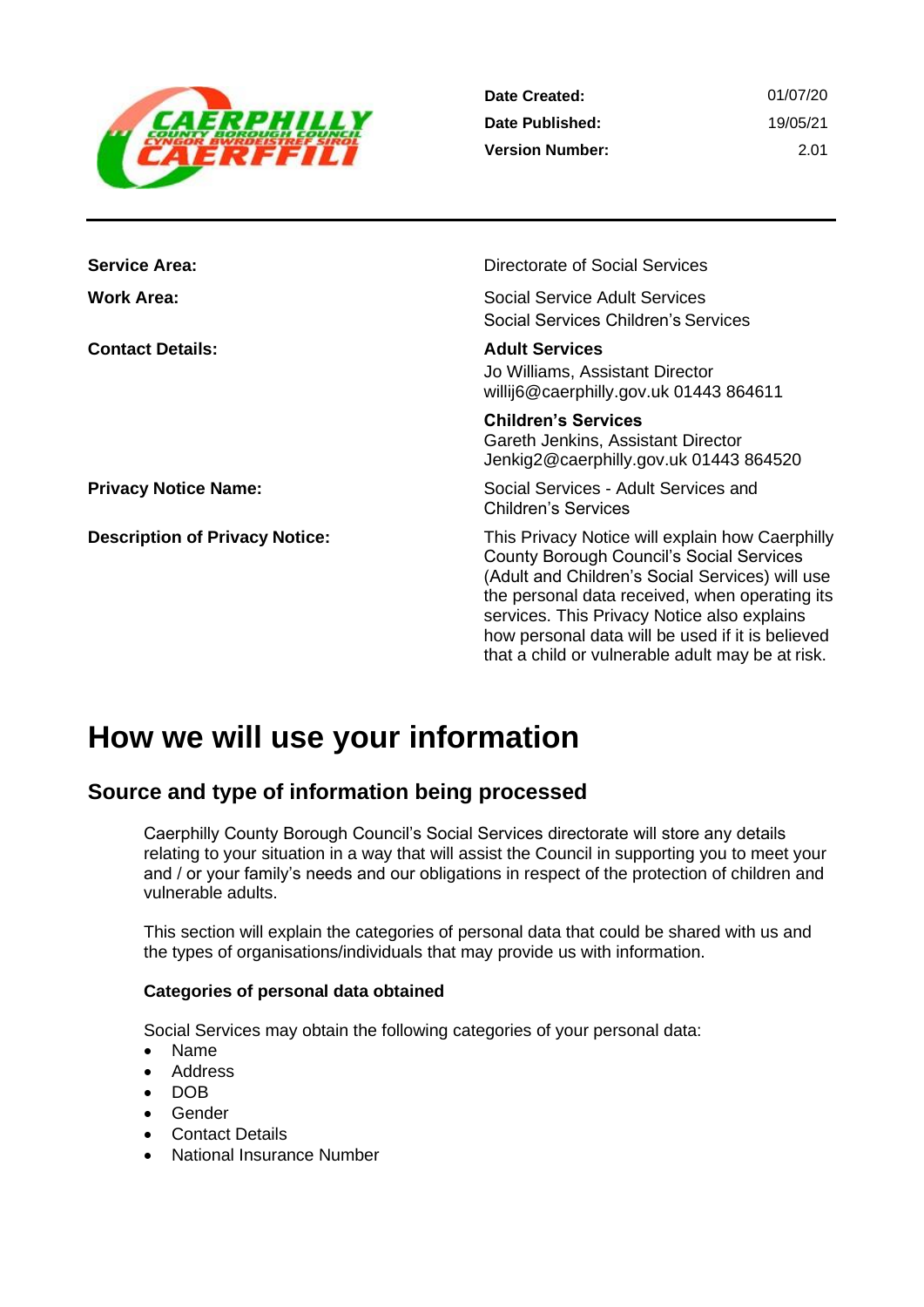Social Services may also obtain and hold more specific information including:

- Details about your needs in all areas of your life (e.g your care & support needs)
- Information about other members of your household
- Details of family relationships in and outside of your household
- The names and contact details of your close relatives and/or carers
- Details of any other services you are receiving
- Information used to assess your situation, such as assessments and reports
- Things that other organisations (such as health, schools or care homes) tell us to help us understand your situation and needs and co-ordinate your care services more effectively
- Recordings of any visits or contact you have made or we have made with you
- Any additional needs or disability
- Financial information
- Details of your Mental health and capacity
- Details of your Physical health
- Details of your Wellbeing
- Details of your Personal outcomes
- Details of your Lifestyle information
- Criminal record
- Restorative Justice
- **Deprivation of Liberty**
- Allegations of abuse or neglect towards you
- Allegations or concerns raised regarding your conduct or safeguarding concerns from you about others

#### **Source of the personal data**

Caerphilly County Borough Council Social Services receives and records information from a variety of sources on you. This information could be received from:

- You
- Your representative / advocate / legal representatives
- Your family
- Police
- Health Authorities
- Education Authorities
- **Other Local Authorities**
- Housing Associations/Registered Social Landlords
- Regulatory bodies Care Inspectorate Wales/Health Inspectorate Wales
- Partner Agencies
- Medical Professionals / General Practitioners
- Disclosure & Barring Service
- Members of the public
- Domiciliary Care Agencies
- Residential and Nursing Care Homes
- National Prosecution Service
- Secure Estates (prisons)
- Others (including professionals / volunteers) who may be involved in your care
- Your employer

If you would like further information on the source of information we hold, please contact Caerphilly County Borough Council. This may require you to apply for a Subject Access Request under Data Protection Legislation.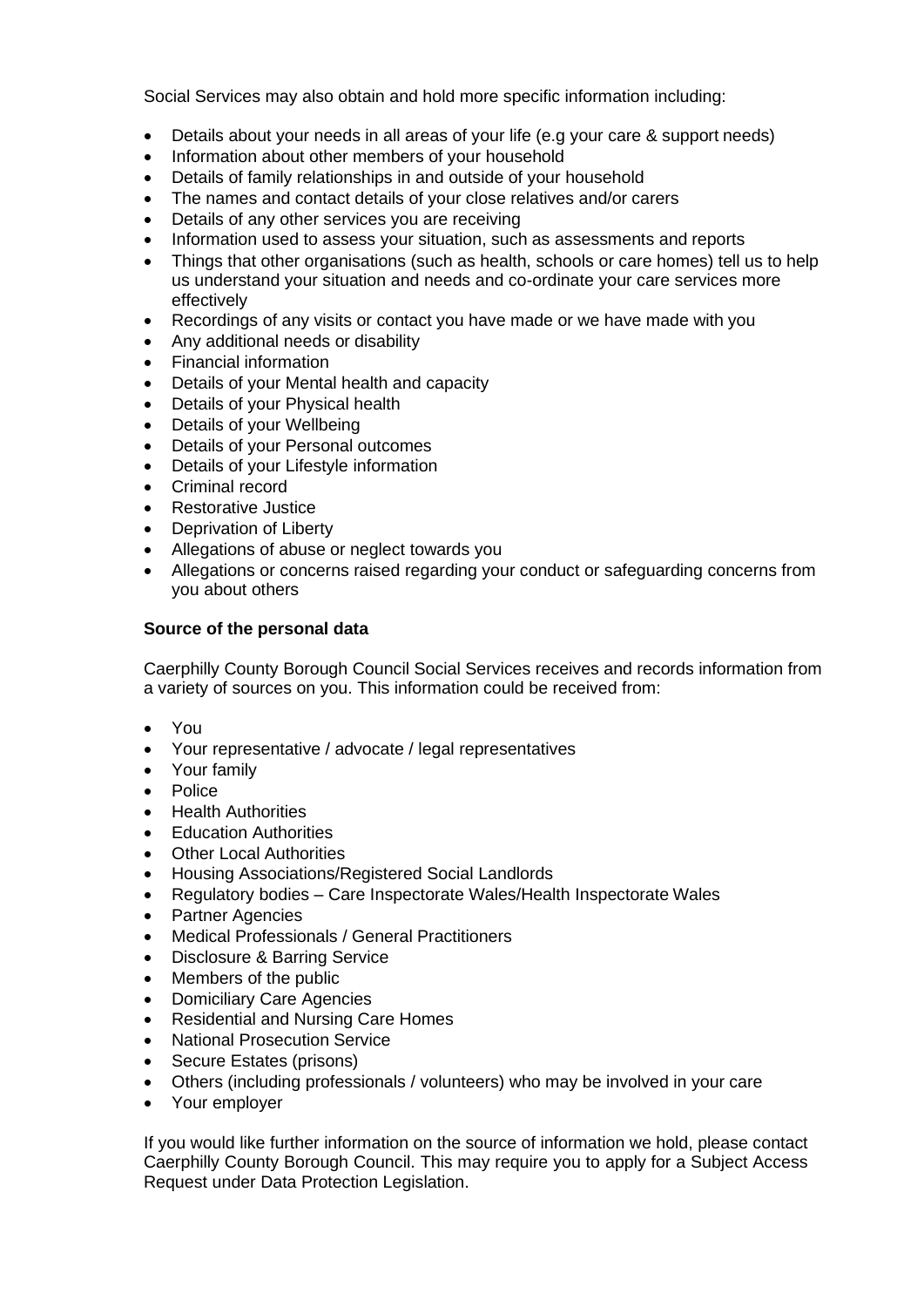# **Purpose and legal basis for using your information**

### **Purpose of processing**

Social Services provide a wide range of specialist services, in partnership with other agencies and voluntary organisations, to:

- Children, young people, and their families
- Adults who experience difficulties on a day-to-day basis due to a range of issues, and their families

Citizens are able to get Information, Advice and Assistance from a wide range of services covering the Caerphilly area.

- If generic **I**nformation is required, we will not record any information about you on our systems.
- If detailed **A**dvice is required we will need to record your name, contact details and nature of the advice provided for our records.
- If **A**ssistance is required then we will collect information about you in order to offer the right support to meet your needs.

The support offered may be via a Caerphilly County Borough Council service, an externally commissioned service or a 3rd sector service that has the right expertise to meet the needs identified.

If it is believed that a child or vulnerable adult may be at risk, we have a legal duty to investigate and the Wales Safeguarding Procedures will be followed, which may result in a formal investigation and assessment. This may involve several agencies such as the police, health and education. Also, if you are a professional / volunteer subject to allegations of abuse / neglect this may also involve your employer.

### **Legal basis for processing**

There is a public task requirement on public authorities to process your information as detailed below:

The legislation that provides the legal basis for processing will depend on the nature of the referral but may include:

- Social Services and Well-being (Wales) Act 2014
- The Well-being of Future Generations (Wales) Act 2015
- Wales Safeguarding Procedures
- The Mental Capacity Act 2005
- The Children Act 1989
- The Children Act 2004
- Crime and Disorder Act 1998
- The Legal Aid, Sentencing and Punishment of Offenders Act 2012
- Code of Practice for Victims of Crime 2015

In order for the processing of personal data to be lawful under the General Data Protection Regulations 2016 (GDPR), a valid condition from Article 6 of the Regulations must be identified, which is outlined below:

*1e. processing is necessary for the performance of a task carried out in the public interest or in the exercise of official authority vested in the controller;*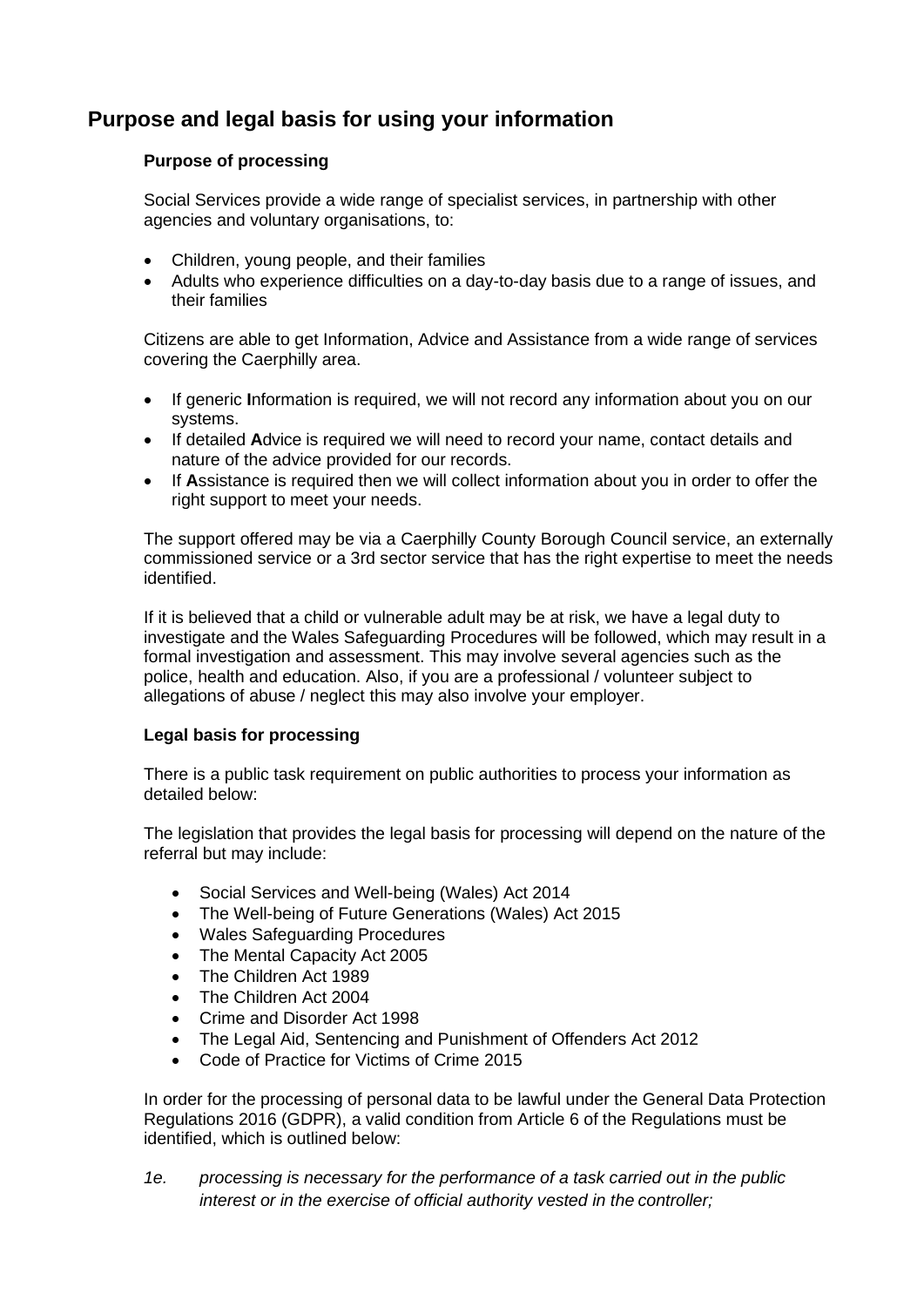Data Protection legislation provides extra protection for certain classes of information called 'special personal data'. If any information falls within the definition of special personal data then an additional condition from Article 9 of the Regulations must be identified, as outlined below:

Data Protection legislation also provides extra protection for personal data in relation to criminal convictions and offences. If any personal data falls within this category, then an additional condition from Article 10 of the Regulations must be identified.

Please note that the Condition identified below is both an Article 9 and Article 10 condition for processing.

- *6 (1) This condition is met if the processing*
	- *(a) Is necessary for a purpose listed in sub-paragraph (2), and*
	- *(b) Is necessary for reasons of substantial public interest.*
	- *(2) Those purposes are –*
		- *(a) the exercise of a function conferred on a person by an enactment or rule of law;*
		- *(b) the exercise of a function of the Crown, a Minister of the Crown or a government department.*

# **Who will have access to your information**

#### **Identity of Data Controller and Data Protection Officer**

The Data Controller for your information is Caerphilly County Borough Council. The Data Protection Officer is:

Ms Joanne Jones Corporate Information Governance Manager / Data Protection Officer Email: [dataprotection@caerphilly.gov.uk](mailto:dataprotection@caerphilly.gov.uk) Tel: 01443 864322

Other Data Controllers may also be responsible for your information, depending on the specific circumstances. Please contact the Service Area for further information.

#### **Details of main users of your information**

The main users of your information will be Caerphilly County Borough Council Social Services. Referrals received for Information and Advice only, data collection / information will remain within the IAA Team.

If your referral is progressed further, your information/data will be transferred to a team within Social Services to receive the appropriate services or support. These teams may include:

- Children Services Locality Teams
- $16 + Team$
- Children with Disability Team
- Youth Offending Service
- Supporting Family Change Team
- Other Safeguarding Services
- Older People teams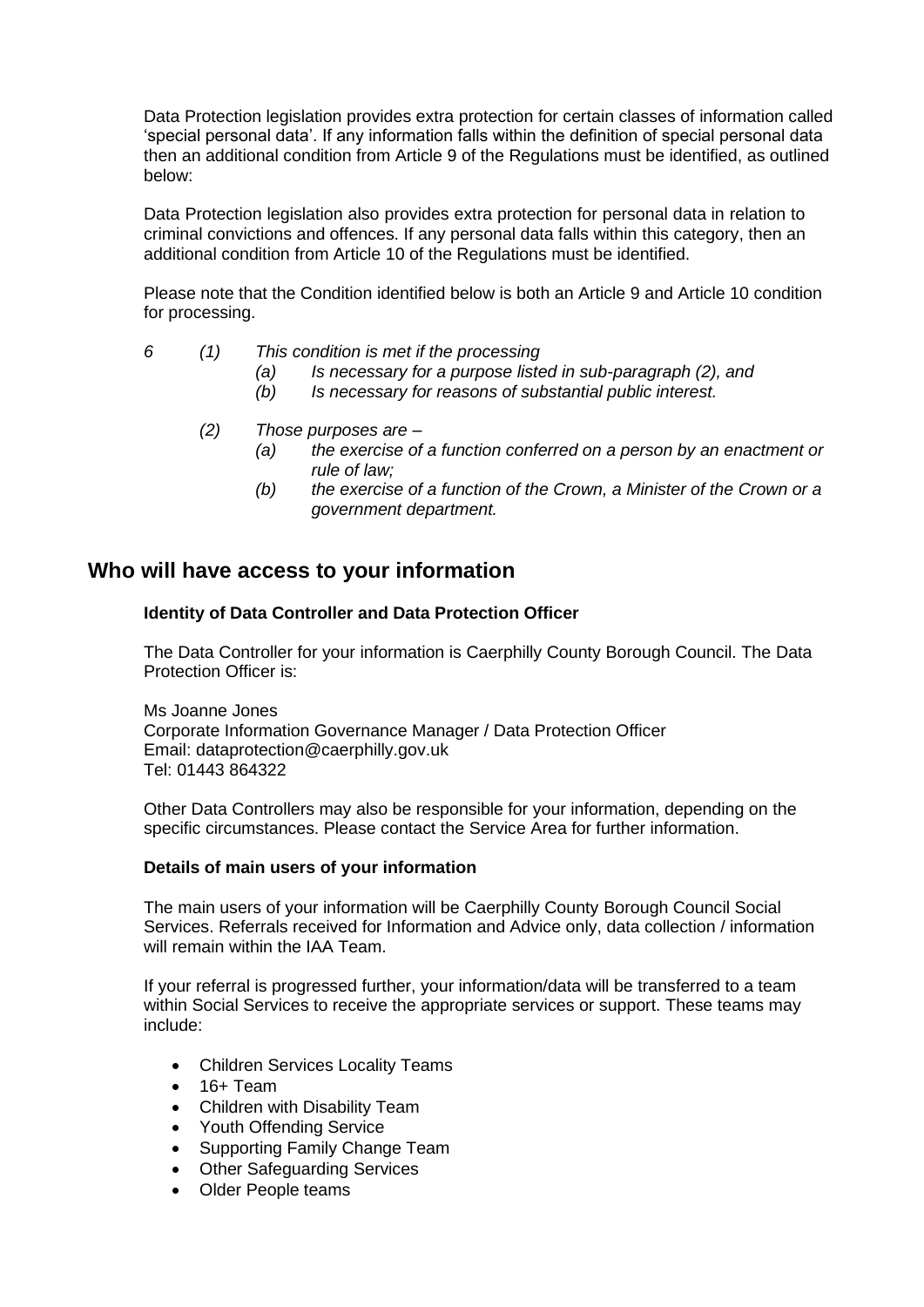- Occupational Therapy Team
- Family and Friends Team
- Immediate Support Team
- Safeguarding and Review Team (Child Protection Coordinator)
- Family Placement Team (Fostering Team)
- Physical Disability & Sensory Impairment Team
- Learning Disabilities Team
- Substance Misuse Team
- Mental Health Team
- Supporting People Team
- Community Support Services
- Adult Accommodation Teams (Supported living, Shared lives and Respite)
- Commissioning Team
- Residential & Day Care Services
- Home Assistance & Reablement Team (HART)
- Joint Hospital Discharge Team
- Adult Safeguarding/POVA Team
- Client Finances Team

In addition to the above the following teams may also have access to your information:

- South East Wales Emergency Duty Team If referral is made out of hours
- Complaints and Information Team If the case escalates to a complaint
- Legal Services If the case involves the court process
- Financial Services Team If your case is being assessed for financial assessment
- Education Records If we require Education records to complete an assessment
- Insurance Services If there is a claim against the Authority
- Health & Safety Team If a risk assessment is required
- Corporate Finance/ Internal Audit teams If an audit is required
- Human Resources If a CCBC professional / volunteer is subject to allegations of abuse / neglect

#### **Details of any sharing of your information with other organisations**

Your information will be stored on a Caerphilly County Borough Council database and also the Welsh Community Care Information System (WCCIS), which is a joint system for providers of Social Care, Community Health and Mental Health services in Wales.

Access to your information will be controlled, allowing relevant practitioners access to the required information to support the safe delivery of care to citizens of Wales.

Our actions in response to the information received will be proportionate to the information and there may be times when we need to speak or consult with colleagues externally. This may include but not limited to:

- Police
- Health Authority
- Family/Criminal Courts
- Other Local Authorities
- Care Inspectorate Wales
- Health Inspectorate Wales
- Social Care Wales
- Welsh Government
- Domiciliary Care Providers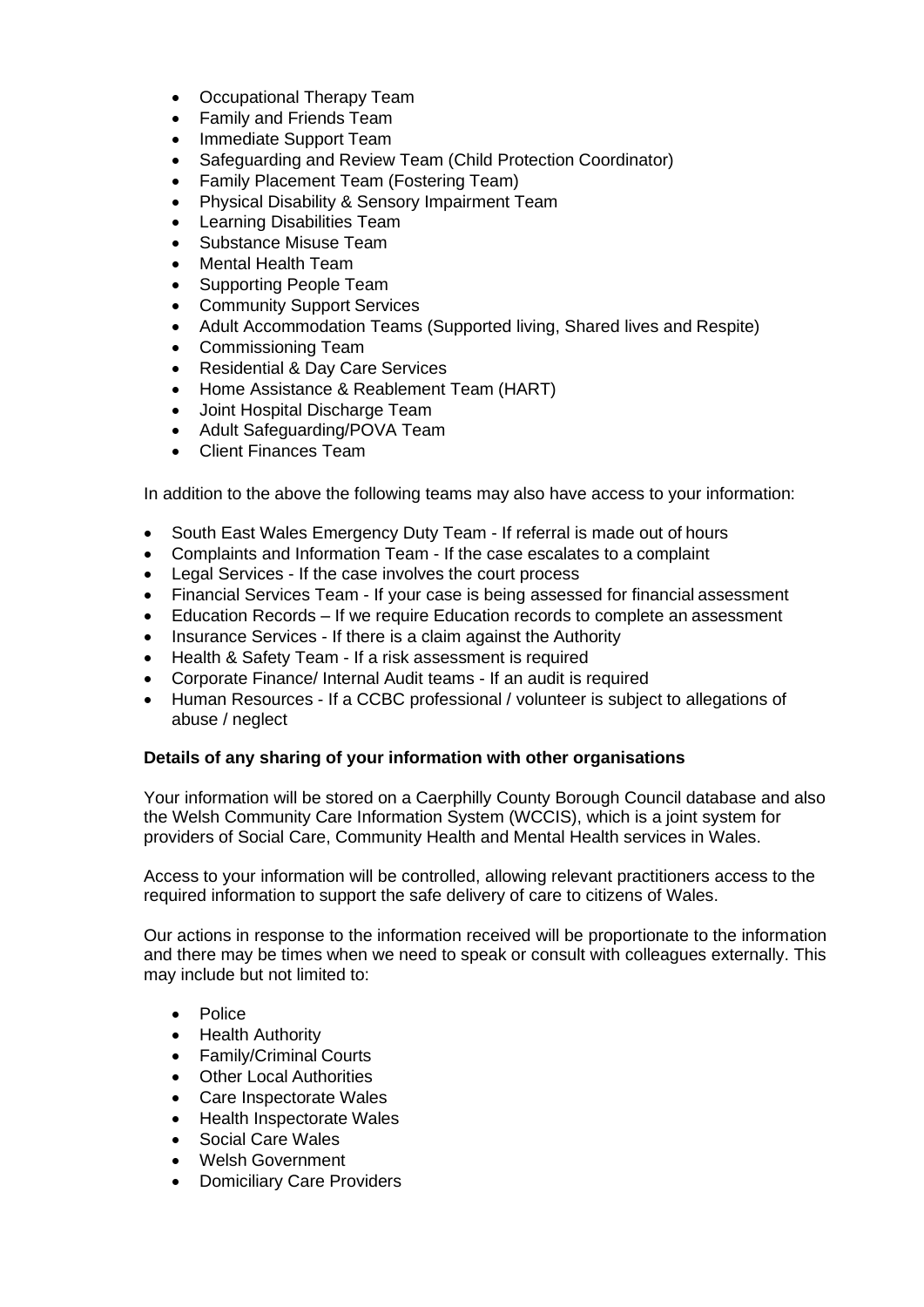- Other contracted providers, including children's homes
- Residential and Nursing Care Home providers
- Health & Safety Executive
- 3rd Sector Providers
- Secure Estate (Prisons)
- National Prosecution Service
- Other relevant organisations / individuals
- Your employer (if you are a professional / volunteer subject to allegations of abuse / neglect)

Sometimes your needs will require a non-statutory intervention. In these cases a referral will be made to relevant organisations on your behalf, such as Citizen's Advice Bureau or other support groups etc.

If a contract needs to be set up with an external provider, to provide a relevant service or support, all relevant information will be shared with the provider to ensure this service is successfully delivered.

All sharing of your personal data with other organisations will be carried out in compliance of data protection legislation requirements.

If you move outside of Caerphilly County Borough area your personal data may be shared with your new local authority to continue supporting you, to meet your and /or your family's needs.

To view the information provided to the Welsh Government regarding people receiving social services, please click: here

If it is believed that a child or vulnerable adult may be at risk, we have a legal duty to investigate and the Wales Safeguarding Procedures will be followed, which may result in a formal investigation and assessment. This may involve several agencies such as the police, health and education. Also, if you are a professional / volunteer subject to allegations of abuse / neglect this may also involve your employer.

#### **Requests for information**

All recorded information held by Caerphilly County Borough Council may be subject to requests under the Freedom of Information Act 2000, Environmental Information Regulations 2004 and Data Protection legislation.

If the information you provide is subject to such a request, where possible Caerphilly County Borough Council will consult with you on its release. If you object to the release of your information we will withhold your information if the relevant legislation allows.

## **How long will we retain your information**

#### **Details of retention period**

How long Caerphilly County Borough Council retains information is determined through statutory requirements or best practice. We will keep all your information secure, whether held electronically or paper copies. Your information will only be kept for a specific period of time, after which it will be securely destroyed according to the Directorate's Record Retention & Disposal Policy.